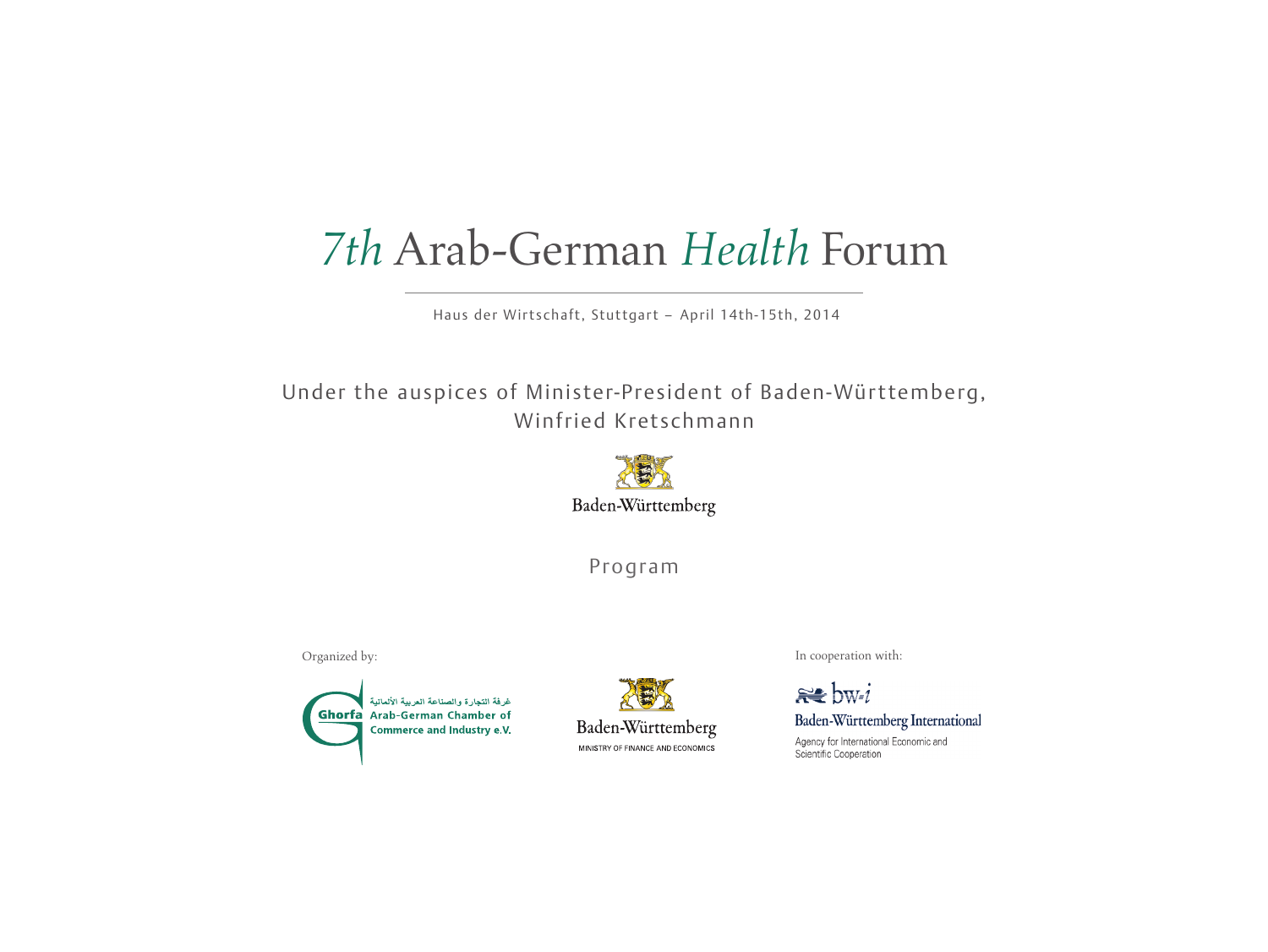## THE ARAB-GERMAN HEALTH FORUM: PROGRAM

#### Monday, April 14th, 2014

Registration & Networking Lunch *Haus der Wirtschaft Willi-Bleicher-Straße 19, 70174 Stuttgart* 12.00 h

#### Opening Ceremony 14.00 h

### *Olaf Hoffmann*

*Vice President of the Ghorfa Arab-German Chamber of Commerce and Industry*

### *H.E. Annette Widmann-Mauz*

*Parliamentary State Secretary of the German Federal Ministry of Health*

*H.E. Prof. Dr. med. Ossama bin Abdul Majed Shobokshi Ambassador of the Kingdom of Saudi Arabia & Doyen of the Arab Diplomatic Corps*

#### *Peter Hofelich*

*Member of the State Parliament & Government Representative for SMEs and Craft-Based Industries for the State of Baden-Württemberg*

Coffee Break 15.00 h

Session 1 *Examining Potential: Innovations in Medical Technology* 15.30 h

> Chair: *Dr. Tobias Weiler CEO, Spectaris – German Hightech Industry Association, Germany*

*Dr. Uwe Andreas Amann Global Head of Pharma & Healthcare, Detecon International GmbH, Germany*

*Dr. Raoul Breitkreutz Medical Director, Lufthansa German Airlines, Germany*

*Franco Mendieta Sales Manager Export, HT Labor + Hospitaltechnik AG, Germany*

*Dr. Bodo Lange CEO, Alacris Teranostics GmbH, Germany*

19.30 h

Reception & Dinner *Hotel Maritim Seidenstr. 34, 70174 Stuttgart*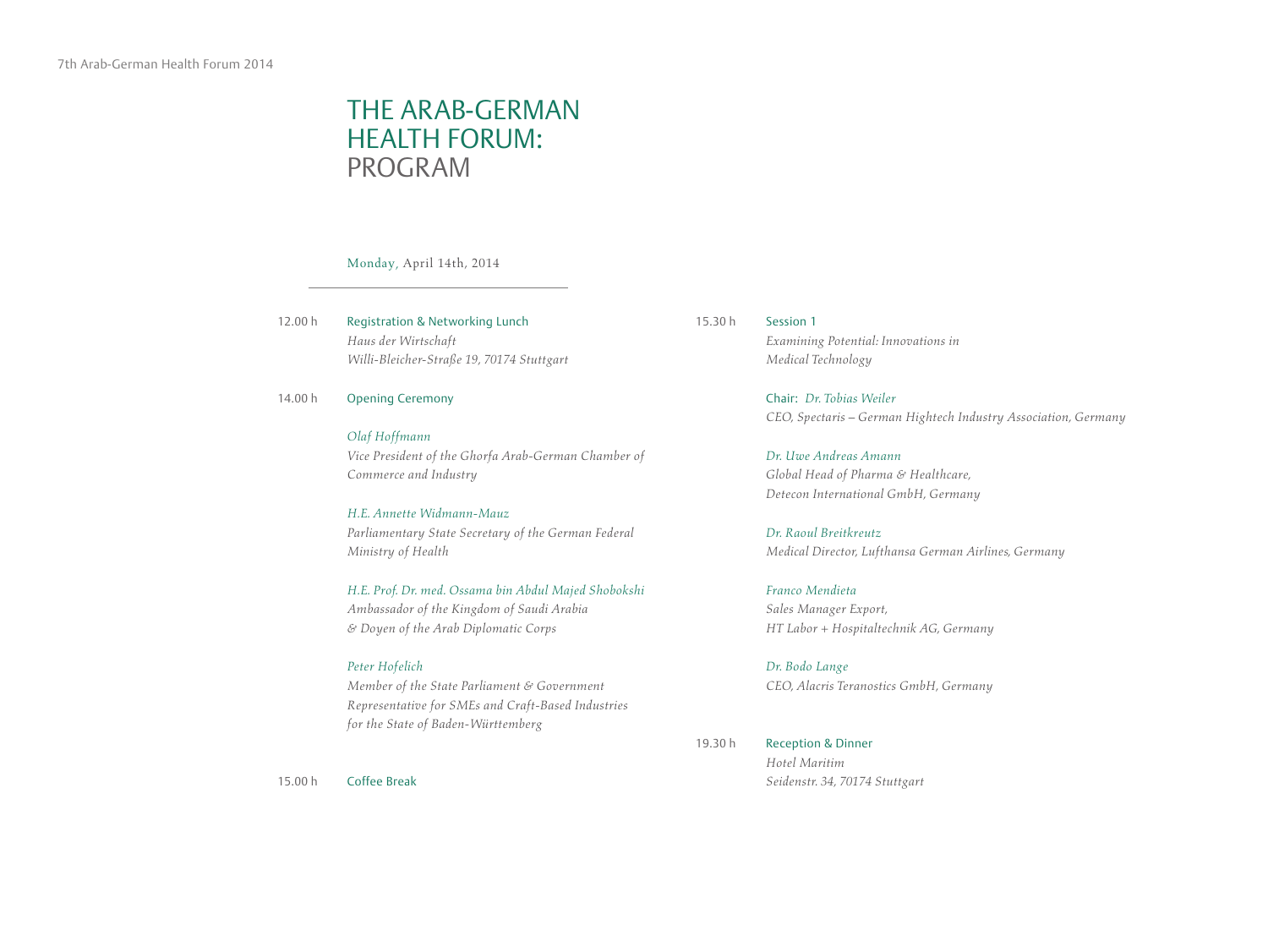### THE ARAB-GERMAN HEALTH FORUM: PROGRAM

#### Tuesday, April 15th, 2014

Registration 08.30 h

- Session 2 09.00 h
	- *Medical Exchange Programs: Arab-German Cooperation in Education and Staff Training*

#### Chair: *Prof. Dr. Michael Wirsching*

*Director of International Affairs, University Medical Center Freiburg, Germany*

#### *Ortwin Schulte*

*Head of Division, General European and International Health Policy Planning, German Federal Ministry of Health, Germany*

*Dr. med Dr. rer nat. Stephan Höckel Chief Medical Officer, Salinenklinik Bad Rappenau, Germany*

#### *Prof. Dr. Wael Att*

*Director Postgraduate Program, Department of Prosthodontics, University Medical Center Freiburg,, Germany* 

#### *Ulrike Weigel*

*Project Manager, INITIATIVE Gesundheitswirtschaft Rheinland-Pfalz, Germany*

- Coffee Break 10.30 h
- Session 3 *Top-Notch Healthcare Locations in Germany: Best Practice Example Baden-Württemberg* 11.00 h

Chair: *Dr. Ralf Kindervater CEO, BIOPRO Baden-Württemberg GmbH, Germany*

### *MinDir Jürgen Lämmle*

*General Director & Deputy Minister, Ministry of Labour and Social Affairs, Families, Women and Senior Citizens Baden-Württemberg, Germany*

*Prof. Dr. med. Dirk Arnold Director, Tumor Biology Institute Freiburg, Germany*

*Prof. Dr. med. Volker Hömberg Head of Neurology Department, SRH Gesundheitszentrum Bad Wimpfen GmbH, Germany* 

*Hans-Peter Welsch Senior Vice President Global Marketing, Aesculap AG, Germany*

Networking Lunch 12.30 h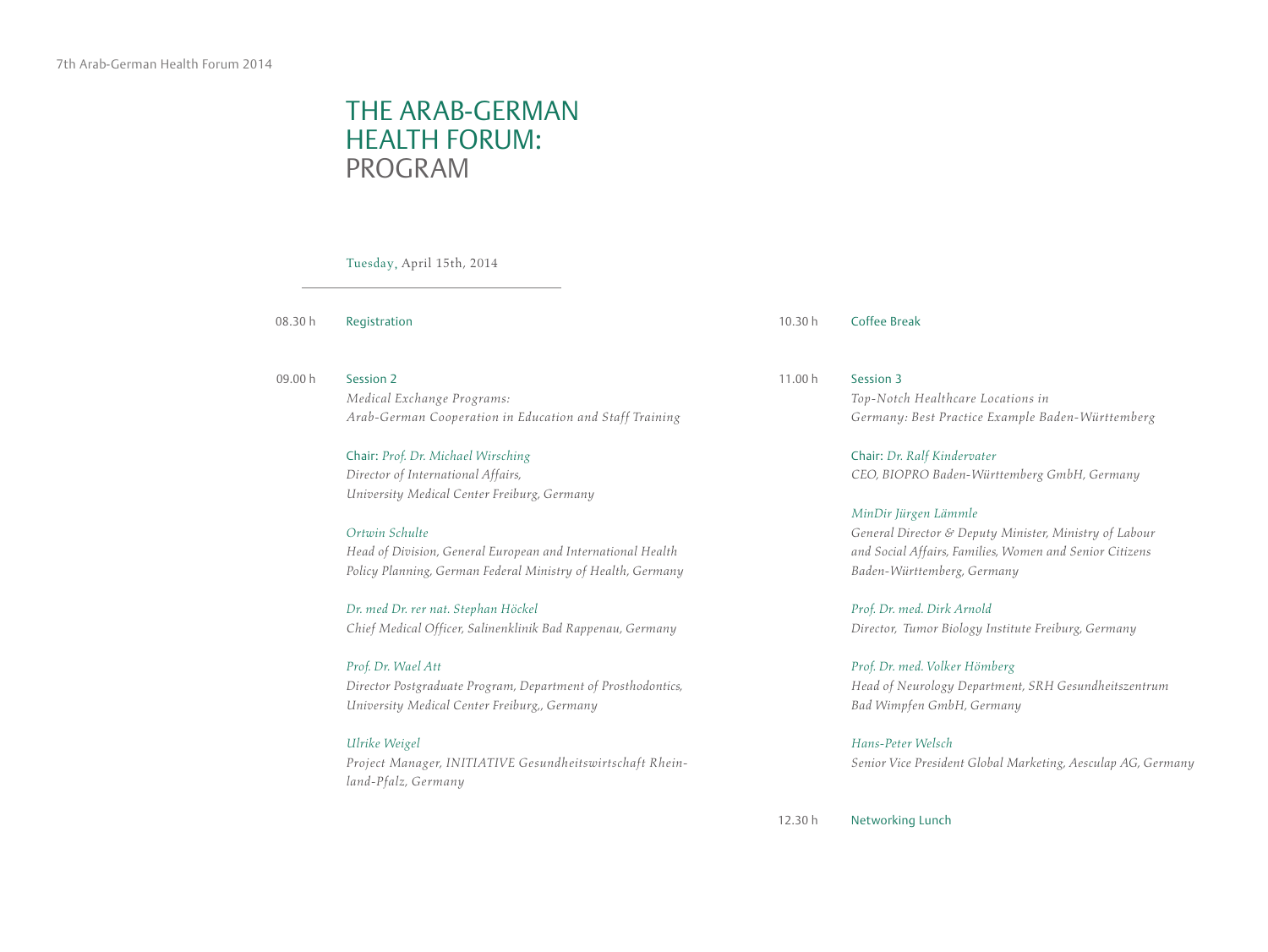## THE ARAB-GERMAN HEALTH FORUM: PROGRAM

#### Session 4 14.00 h

*Diagnosing Growth: Business Opportunities in the Arab Countries*

Chair: *Dr. Julia Sperling Partner, McKinsey & Company Inc. International, Middle East, UAE*

*Dr. Mohammed Attiah CEO, FOCUS Medical Company, Saudi Arabia*

*Prof. Dr. Dr. Fried Oelschlegel Director Planning and Strategies, Healthcare Development Holding, Saudi Arabia*

*Dr. Tarig Mohy Eldin Managing Director, Fast International Co. Ltd., Sudan*

*Prof. Amhis Wahiba*

*Head of Laboratory of Biology Service, Bologhine Ibn Ziri Public Hospital, Algeria*

*Dr. Anwar Obeidat CEO, Madina International Company Ltd., Jordan*

Coffee Break 15.30 h

#### Session 5 16.00 h

*Medical Projects: Planning, Building and Managing Healthcare Facilities*

Chair: *Bernward Rohmann Senior Advisor Project Finance, German Healthcare Partnership (GHP), Germany*

*Sebastian Tartter Architect & Project Manager , Obermeyer Planen + Beraten GmbH, Germany*

*Laila Al Jassmi Founder & CEO, Health Beyond Borders & Former CEO Health Policy and Strategy, Dubai Health Authority, UAE*

*Dr. Claudia Mika Founder & Managing Director, Temos International GmbH, Germany*

*Thomas Willemeit Founding Partner, Graft - Gesellschaft von Architekten mbH, Germany*

Concluding Remarks 17.30 h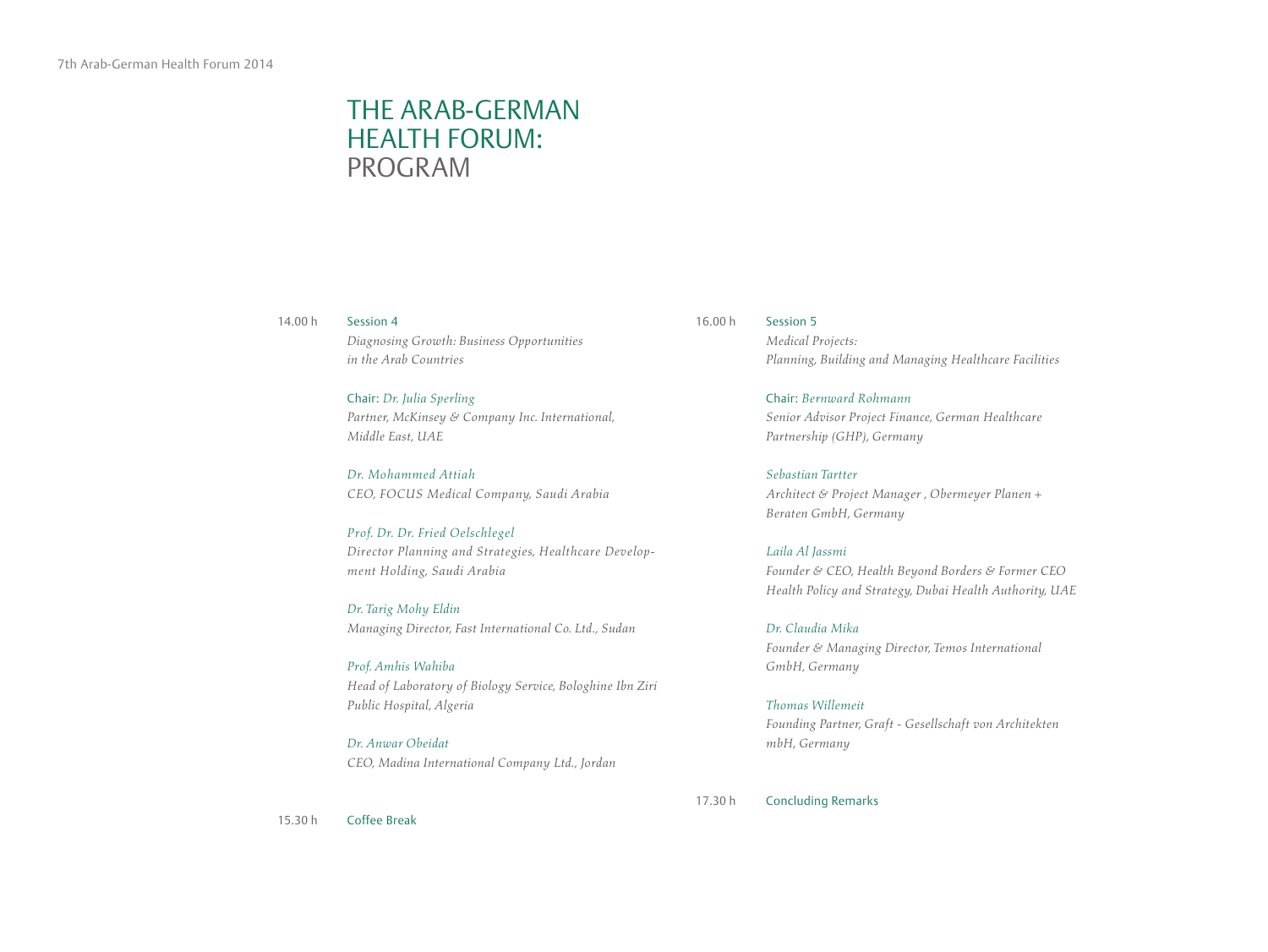# THE ARAB-GERMAN HEALTH FORUM: SPONSORS

With the kind support of:



















**DIESWELT** 

**Lufthansa**  $\leftarrow$